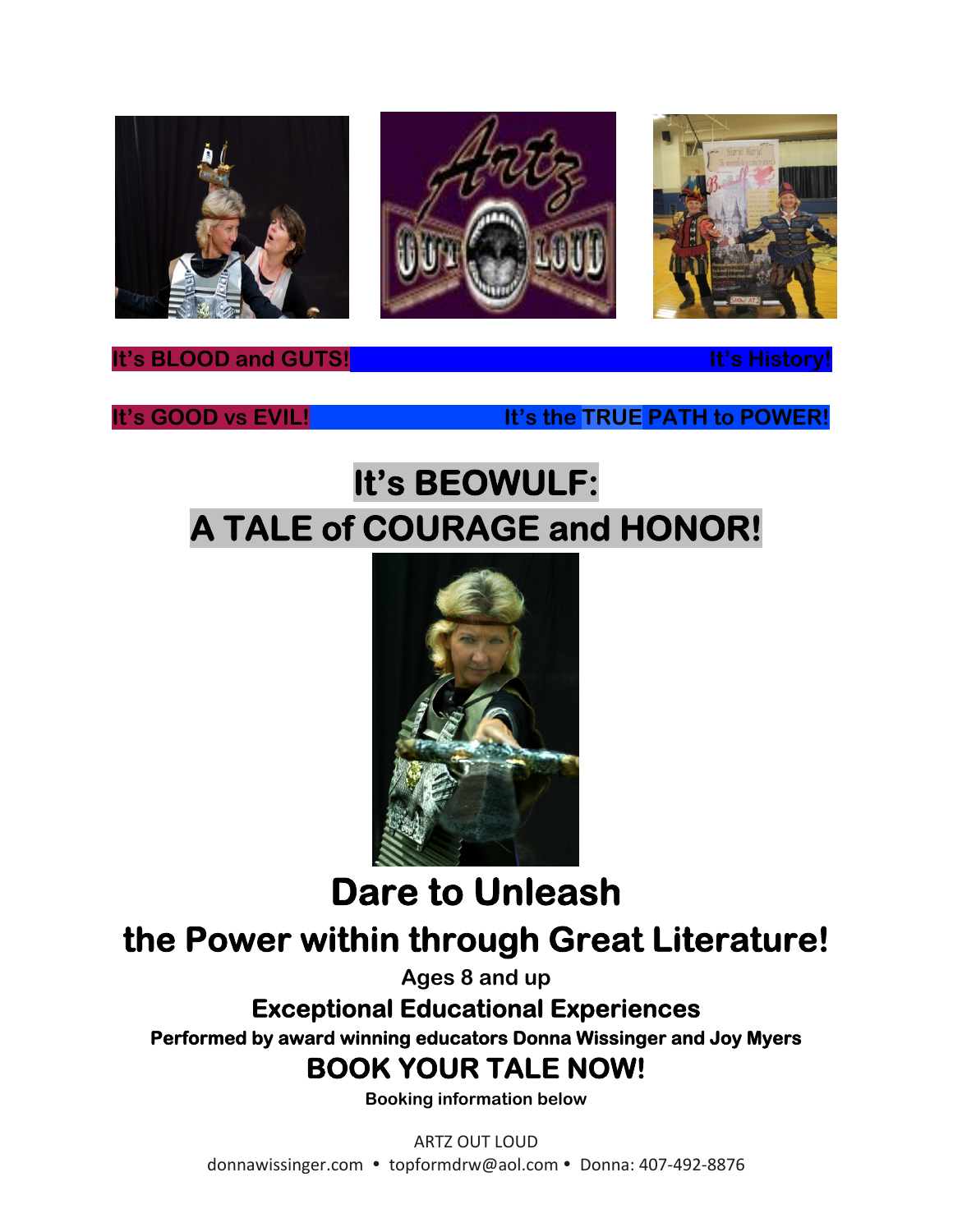

Beowulf: A Tale of Courage and Honor

## Quick Guide Grades 3-8

www.donnawissinger.com email:topformdrw@aol.com Donna: 407-492-8876



**Beowulf** is the oldest known writing in the English language! We tell it in Renaissance play format: full of fun and participation. The story was first told about 600 AD and written down in the mid 700s. The epic poem is based upon legends and historical characters from Denmark and Sweden. Beowulf was retold in many styles by minstrels and scops during celebrations and feasts. The epic poem is almost 3,200 lines of alliterative verse.

### **The story was told to inspire the hero in each of us**

- $\triangle$  A person decides to do their best
- ❖ He/she battles fears and develops self-confidence
- $\cdot \cdot$  The person becomes a positive example to others
- $\cdot$  The person completes a great task that helps others

### **Language Arts**

**Alliteration:** 2 or more words in a phrase begin with the same consonant or vowel Players of Pipes; Makers of Music; Performers of Plays

**Homophone:** 2 words sound the same, spelled differently, different meanings Tail/tale; knight/night; their/there/they're

**Kenning:** Descriptive poetical expressions used instead of the simple name Battle: Storm of Swords; Hero: Protector of Peace

### **Fun-filled suggestions for novice knights and ladies**

- Select knights and fair chatelaines as line leaders and other helpers
- ❖ Go to the great Mead Hall for lunch
- $\div$  Create personal crests that depict talents and goals

#### **Warrior Workouts**

- $\div$  Create personal crests that depict talents and goals
- $\div$  Find examples of alliterations & homophones
- Find or make up kennings (football star: Pigskin Playmaker)
- Discuss fictional and non-fictional heroes found in world cultures and literature

### The Characters

Beowulf: Geat warrior

King Hrothgar: King of Denmark

Heorot: The great mead hall of King Hrothgar

Unferth: A favorite among King Hrothgar's knights

Breca: A brave knight with whom Beowulf made a bet

Grendel: The terrible monster

Grendel's Mother: A monster more terrible than Grendel

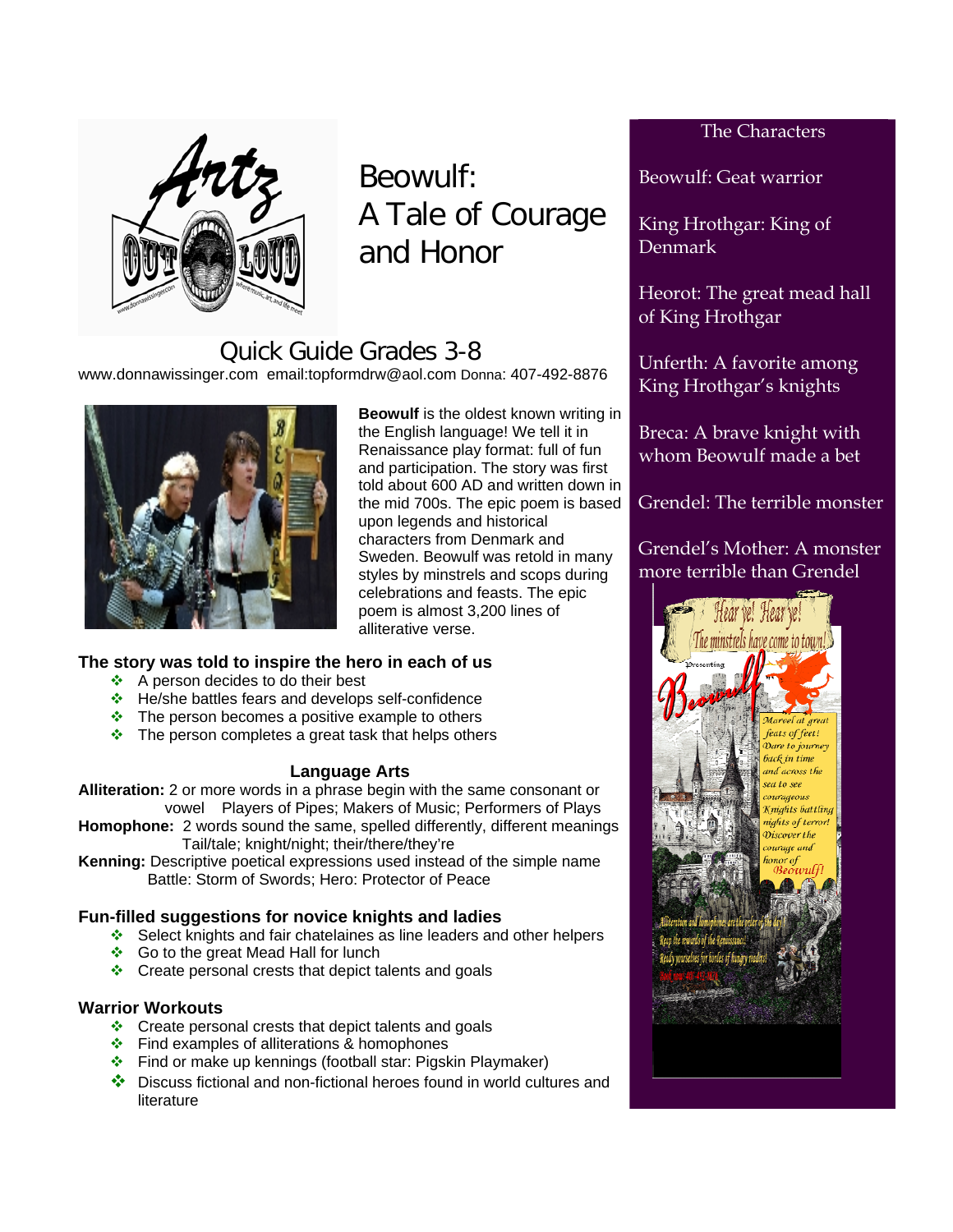#### **The Tale of Beowulf**©1990DonnaWissinger

The great warrior Beowulf learns that the King of Denmark, King Hrothgar, has a big problem. Every time he holds a feast (full of food, music and dancing, beautiful ladies and handsome knights), a terrible monster named Grendel comes up out of the swamp, carries off the handsome knights and beautiful ladies and eats them. Beowulf leads fourteen of his brave warriors across the sea to help the King. There he meets Unferth, the bravest of the King's knights, who challenges Beowulf's bravery and wisdom. After the feast which was held in the King's great hall Heorot, Beowulf lies in wait for Grendel who does come up out of the swamp to feast upon the warriors. Beowulf battles Grendel with his bare hands and rips Grendel's arm out of its socket. Grendel limps down to the swamp to die. Whereupon the King holds a grand feast (full of food, music and dancing, beautiful ladies and handsome knights). As a reward, Beowulf is taken to the Palace to sleep. Later that same night, up out of the swamp came a monster more fearsome than Grendel. It was Grendel's mother! She breaks through the doors of the great hall Heorot and kills the King's favorite knight. Upon learning that yet another monster has terrorized the Kingdom, Beowulf vows to kill Grendel's mother. He must go to the place she lives; he must go down to the most feared swamp of all. No one dares to go with him to confront the great monster. Although Beowulf is afraid, he dives into the swamp and for three days and nights he fights the monster. When all seems lost, he sees a sword in the stone walls of the deep watery cave, pulls it out, and slays Grendel's mother. The swamp turns red with blood and gore. Beowulf has prevailed. Whereupon the King holds a magnificent feast (full of food..) and honors Beowulf with princely treasures and great words of wisdom. The End.

#### **Valuable Vocabulary:**

**Knight**: Warrior sworn to uphold such virtues as courage & honor

**Chatelaine**: Lady of the house

**Fair**: Pleasing to the eye

**Good morrow**: Good morning

**Minstrels**: Traveling musicians, poets and actors (France & Italy)

**Scops**: Travels musicians, poets and actors known for recounting epic poems

**Mead Hall**: Place where knights dined

**Tale**: Story

**Mail**: Armor made of metal links

"**WOW!** Our middle school students loved Beowulf. A Tale of Courage and Honor. They learned about World History, culture, and language arts…I liked the focus on character values."

Thomasville Cultural Center

"**FABULOUS!** The most worthwhile visiting artists we have had!" Treasure Village Montessori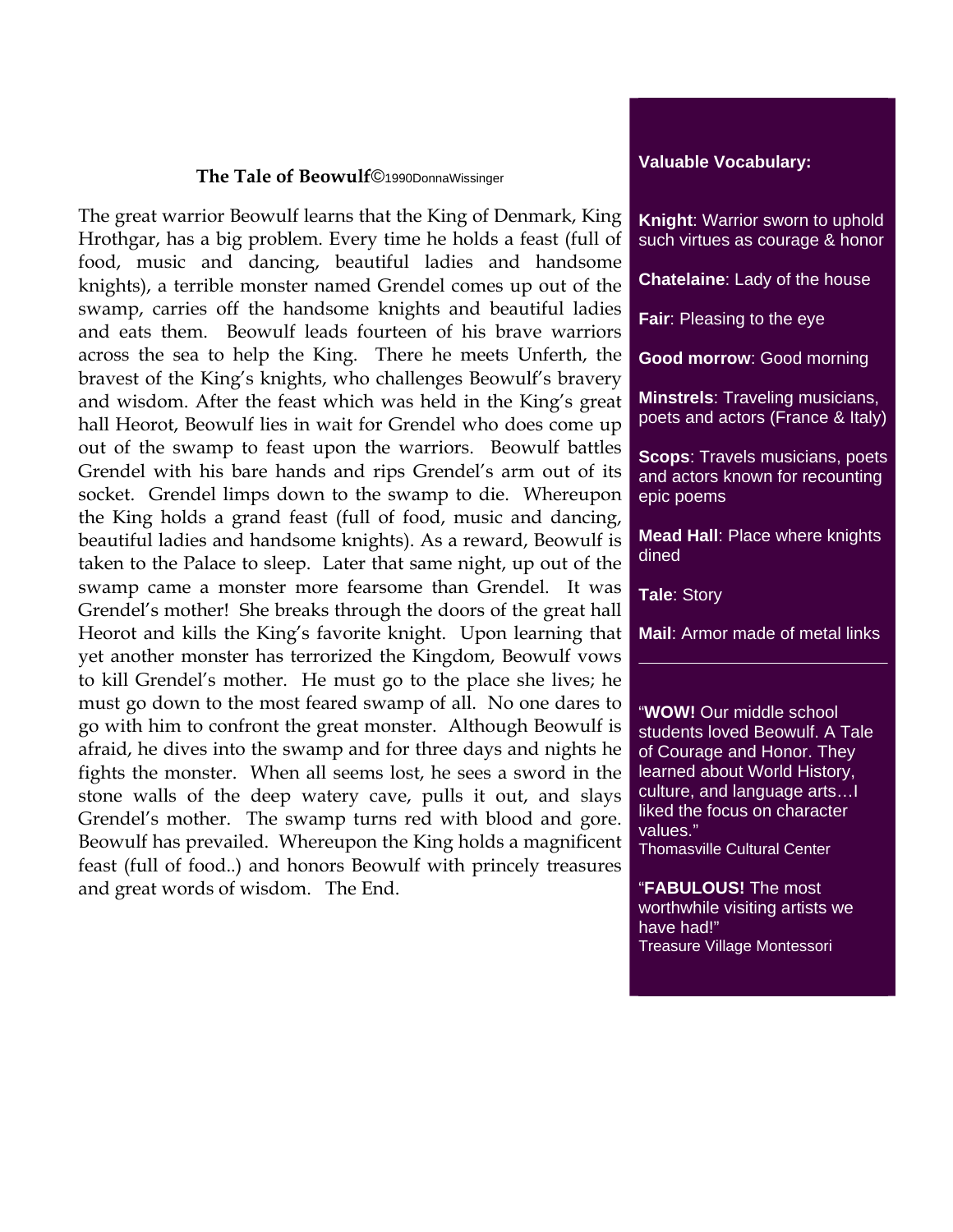



**Beowulf: A Tale of Courage and Honor** 

**2010-2011 Season in Review** 

## **Venues**

**Performing Arts Centers—300-1200 Seats Thomasville Cultural Center, GA St. Johns Performing Arts Center, FL Appleton Museum of Art, FL Central FL Community College, FL** 

**School Auditoriums/Cafetoriums/Gymnasiums FL; NC** 

**Libraries FL Selected for Florida Library State Conference Showcase 2011** 

> **Outdoor Festivals/Summer Camps FL**

> > **Audience Sizes**

**200-1000** 

## **Preferred Audience Size**

**400-800** 

## **Ages/Grade Levels**

**9 and up Grades 3-12 Curriculum Focus BOOKING INFORMATION BELOW** 

ARTZ OUT LOUD

donnawissinger.com · topformdrw@aol.com · Donna: 407-492-8876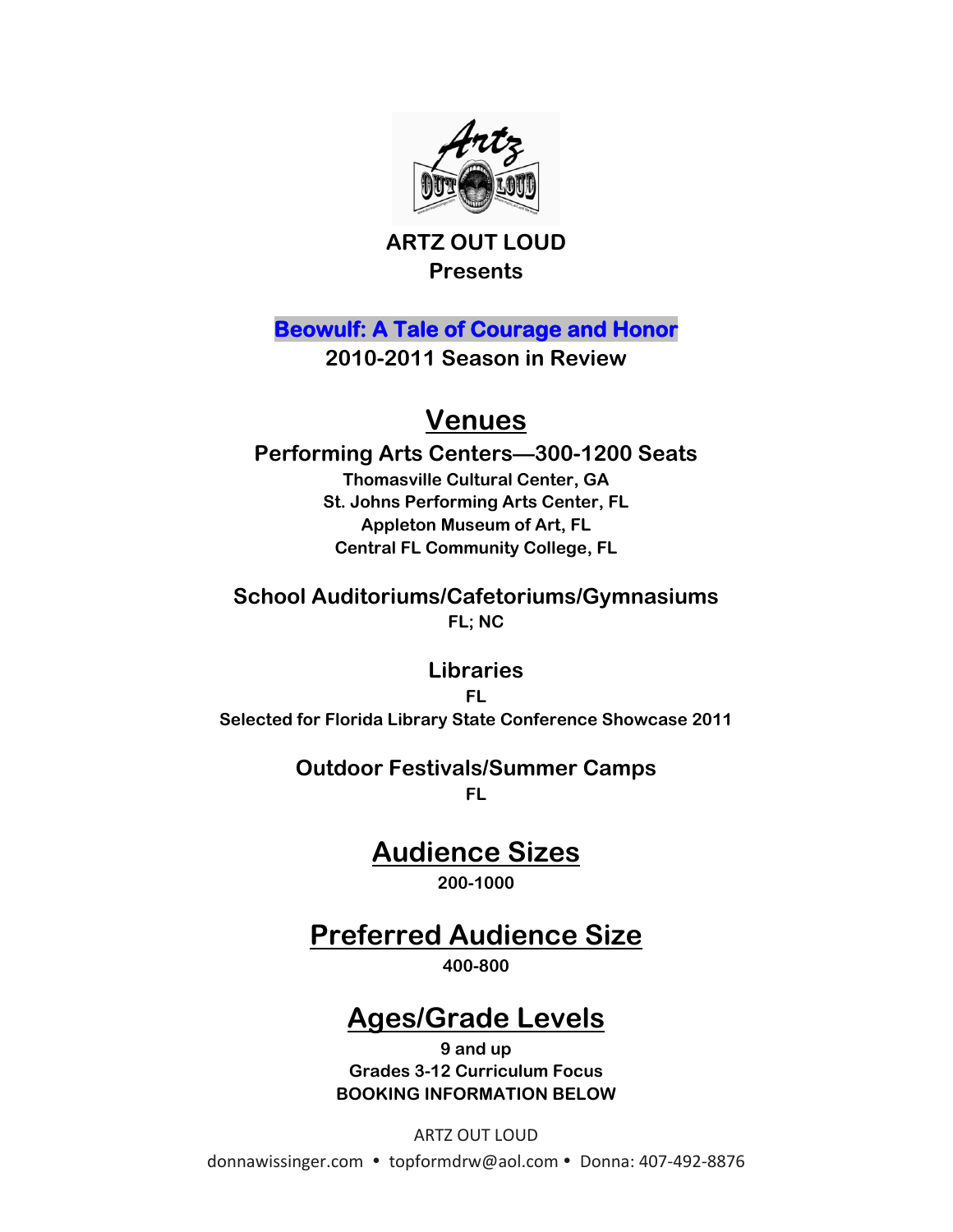

### **ARTZ OUT LOUD**

### **Reviews of Award Winning Educational Program Beowulf: A Tale of Courage and Honor**

"To keep 600 Middle School students engaged you have to good! Beowulf: A Tale of Courage and Honor kept our students laughing, participating and fully engaged. I loved it!"  $\sim$  Thomasville, GA Middle School 8<sup>th</sup> grade Teacher

"WOW! Our Middle School students loved *Beowulf: A Tale of Courage and Honor*! They learned about World History, culture, and language arts without even knowing it. What I personally liked was the focus on character values." ~ Thomasville, GA Middle School Teacher

"Beowulf" was very 'kid' friendly. I really liked how different elements of the play were introduced and loved the way the performers engaged the students from the moment they walked into the auditorium. Excellent performance!" ~ Thomasville Cultural Center, GA

"Fabulous! We all enjoyed it immensely. This was such a wonderful opportunity for these students to experience the arts. Students particularly loved the interaction of the energetic performers. They literally brought the tale to life!"

~ Thomasville Cultural Center, GA

"Our students talked about the 'cool' assembly for days. *Beowulf: A Tale of Courage and Honor* was high-energy and totally engaging. There were at least a dozen language arts and history concepts packed into the performance, but what I was most impressed with was that the artists never talked down to the students. While the performance brought laughter and smiles, they artists took their jobs as teacher/troubadours seriously. The audience was asked to rise up to the high bar set—and without fail, they did. There was so much laughter, our students were learning without even realizing it!"

~ Paterson Elementary, Orange Park, FL

"Donna and Joy shared their artistic abilities of storytelling and music in *Beowulf: A Tale of Courage and Honor.* This program surely enriches audience's lives. The comments from our library attendees were that 'this was great!'; 'I loved dressing up and being part of the play!'; This was a wonderful evening'. We look forward to a return engagement!" ~ Marion County Library, Fl

"I loved it and my students loved it! This was a very creative production."

~ Thomasville Arts Center, GA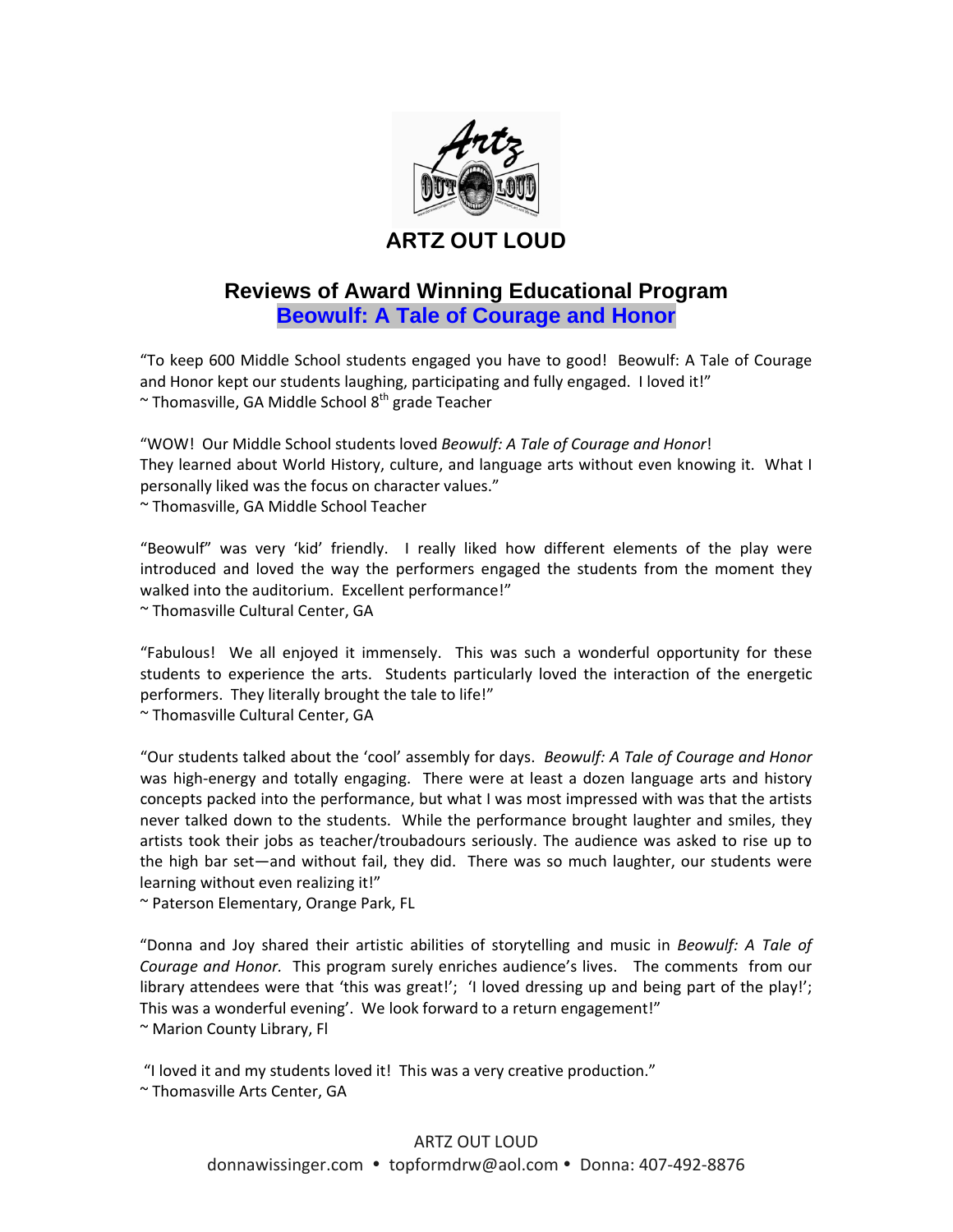"This was the highlight of the year! Our students K‐5 were completely mesmerized!" ~ Hunter's Green Elementary, FL

"Beowulf was absolutely wonderful. The program introduced our rural audience to art, music, and history, as well as honor, integrity and ancestry. Donna and Joy radiate energy and enthusiasm that is contagious to everyone. We at the college are so impressed with the artists' ability to teach in such a vibrant and interactive manner. Fabulous!" ~ Central FL Community College

"As a teacher of literature, it is my task to introduce Beowulf to my  $10<sup>th</sup>$  grade students..a daunting task considering its archaic language and idealistic themes. Though Shamus Heaney's translation has made my job easier, nothing has helped so much as the rendition of the epic poem that Joy Myers and Donna Wissinger did for my students. Their clever yet accurate interpretations of the story kept my students engaged and excited. Donna and Joy added humor and grammar instruction, audience participation and music! I recommend this program for those seeking to achieve *complete* learning."

~ St. Johns Country Day School, Upper Level

"As part of our school's study of the Renaissance and fair we invited Donna Wissinger and Joy Myers to help us out. They were contracted to perform Beowulf: A Tale of Courage and Honor.

We thought their visit would be a great experience for our students but had no idea how much of an impact it would have. Two weeks after their visit our students are still talking about the experience, singing the songs, playing the recorder and dancing the dances.

Donna and Joy accomplished so much in the short time they were with us. Their energy, knowledge, love of children and music captivated students, parents and teachers. They know just how to relate to students of all ages and their humor and creativity engaged the children and made learning fun and exciting.

This was the most exciting and worthwhile visiting artist event we have had in our school and one that we will present again and again. The program was worth every penny and more. Donna and Joy are true professionals and we highly recommend their program.

Having them with us was an amazing experience and if we can only have one visiting artist program a year it will be definitely be Donna Wissinger and Joy Myers. Everyone should take advantage of this entertaining and educational experience! We have already booked Donna and Joy for next year, adding two more days to their visit."

~ Treasure Village Montessori, FL

"Your presentation of "Beowulf: A Tale of Courage and Honor" for our Middle School students was absolutely delightful. From the very beginning, you captured the interest of the audience, students, and teachers alike. Every word was clearly understood, and I loved the humor and contemporary references. As I mentioned to you, we have hosted several national touring theatrical groups throughout the years, but I think this is the BEST show we have ever had here at St. Johns."

~ Brenda Scott, Performing Arts Coordinator, St. Johns Country Day School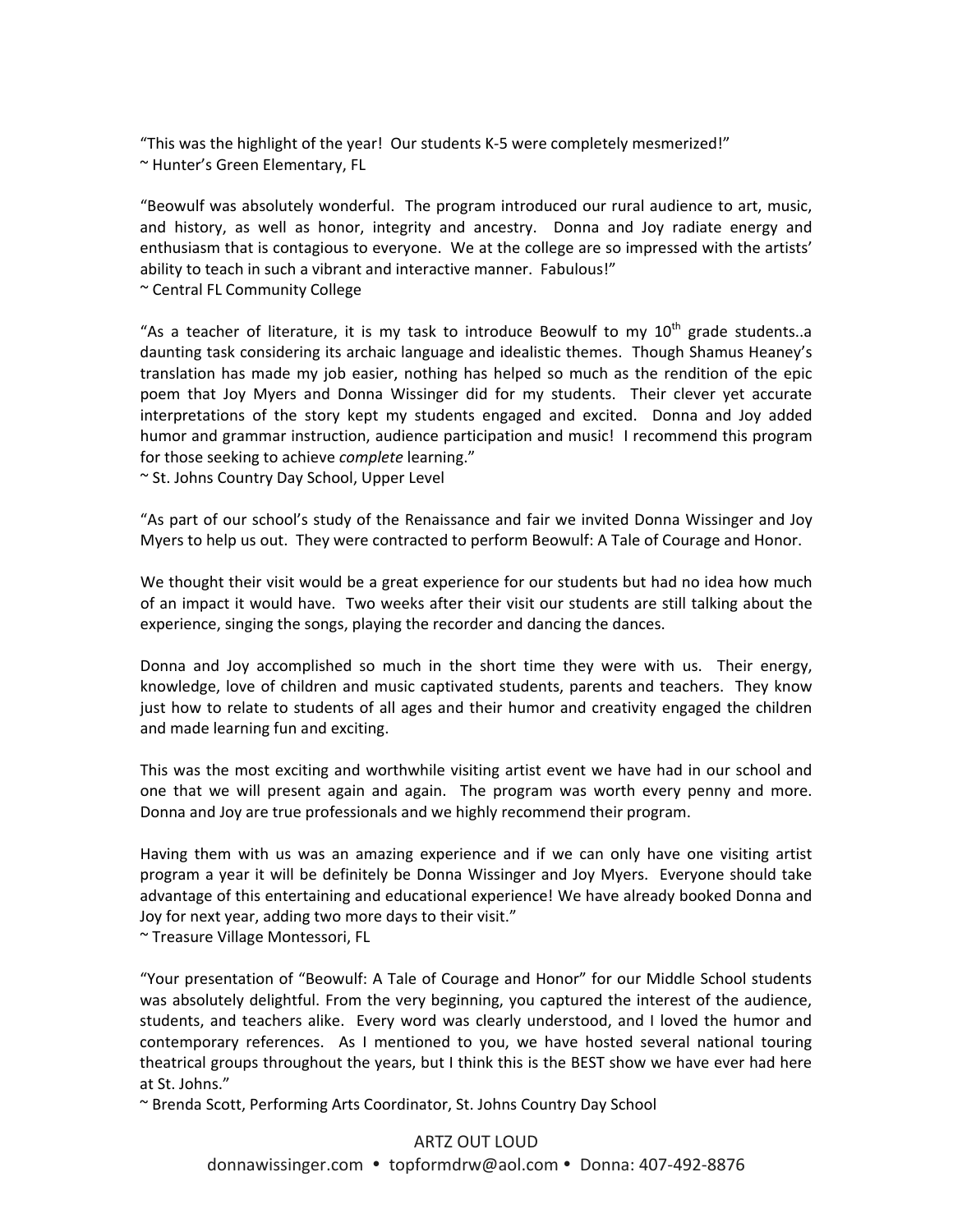

### **Artist Biographies**

**ARTZ OUT LOUD** has toured since 2006 and has provided programming for more than 150,000 students in theaters and schools nationwide. Current ARTZ OUT LOUD programs were developed throughout 15‐20 years of educational touring by Donna Wissinger and revised with the talents and expertise of principal artist/educator Joy Myers. Recipient of the prestigious Doris Leeper Award for Excellence in Arts Education**,** ARTZ OUT LOUD is on the rosters of FL State Touring Program; The Learning Arts; Southern Artist Registry, SC Arts Commission, and Arts Councils nationwide.

**Flutist/Actor Donna Wissinger** has been hailed as 'a flutist of rare gifts' by The New York Times. Acclaimed recitals include the mainstages of **Carnegie Hall** and the renowned **Glinka Capella.** Recital tours have included Europe, Asia and the USA, as well as the former Soviet Union. Audiences are captivated by her beautiful and communicative playing, her charismatic stage presence, and her obvious love and enthusiasm for her art. Donna has, with her golden flute, keynoted international conferences for such companies and associations as Starbucks, **ASCD**, IODA, McGill, MIT, and Wharton Universities, and numerous Reinvention Revolution and Excellence in Government Conferences.

Donna is the inaugural recipient of the prestigious **Doris Leeper Award for Excellence in Arts Education.** She has been a premier artist on the rosters of the Florida State Touring Program; The New York based Learning Arts; the Southern Artist Registry and numerous Arts Councils nationwide. Donna is a USPTA tennis professional and long distance runner. Her bicvcle/flute performance tour of 2000 miles and 82 concerts from NYC to Miami was featured on the National Geographic Channel.

**Pianist/Actor Joy Myers** graduated from Jacksonville University summa cum laude with departmental honors and a dual major in music education and music performance. She has been pianist with the Jacksonville Symphony Orchestra, Jacksonville Lyric Opera Theater, Starlight Symphonette, Amadeus Trio of Jacksonville, and the Palm Court Society Orchestra. Joy plays accordian and keyboard with a professional Americana band based in Colorado.

Joy Myers has certification in Yamaha piano, Kindermusik, Suzuki violin, and Suzuki piano. The Girl Scouts honored Joy as Woman of the Year, World of Arts. Joy was the Performing Arts Director at St. Johns Country Day School where she also taught band, show choir, and director of plays and musicals. She is the founder of Concert on the Green, a 20-year old non-profit organization which brings the Jacksonville Symphony and award scholarships to students in her county.